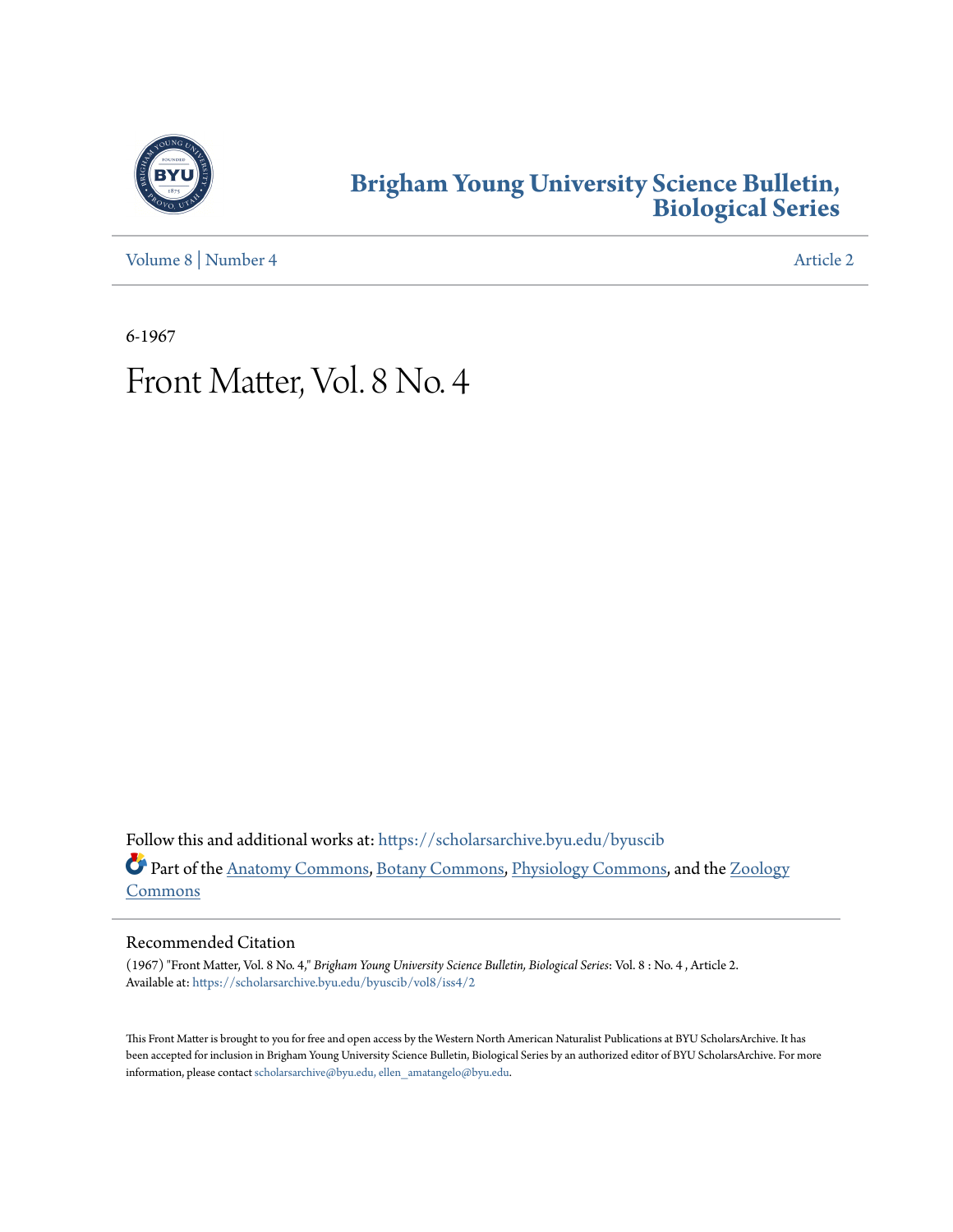# $S-NA-PT(0)$

**Brigham Young University** Science Bulletin

 $\mathbf{I}\mathbf{v}_1\mathbf{u} = \mathbf{C}^{\dagger} \mathbf{H} \mathbf{I} \mathbf{r} = \mathbf{v} \mathbf{H} \mathbf{L}$ **I'D WY** 

 $0CT + 4$ 

 $12 - 107$ **L'industrial**y

## **MALE SPHAEROPTHALMINE MUTILLID WASPS OF THE NEVADA TEST SITE**

by **WILLIAM E. FERGUSON** 



**BIOLOGICAL SERIES - VOLUME VIII, NUMBER 4** 

**JUNE, 1967**